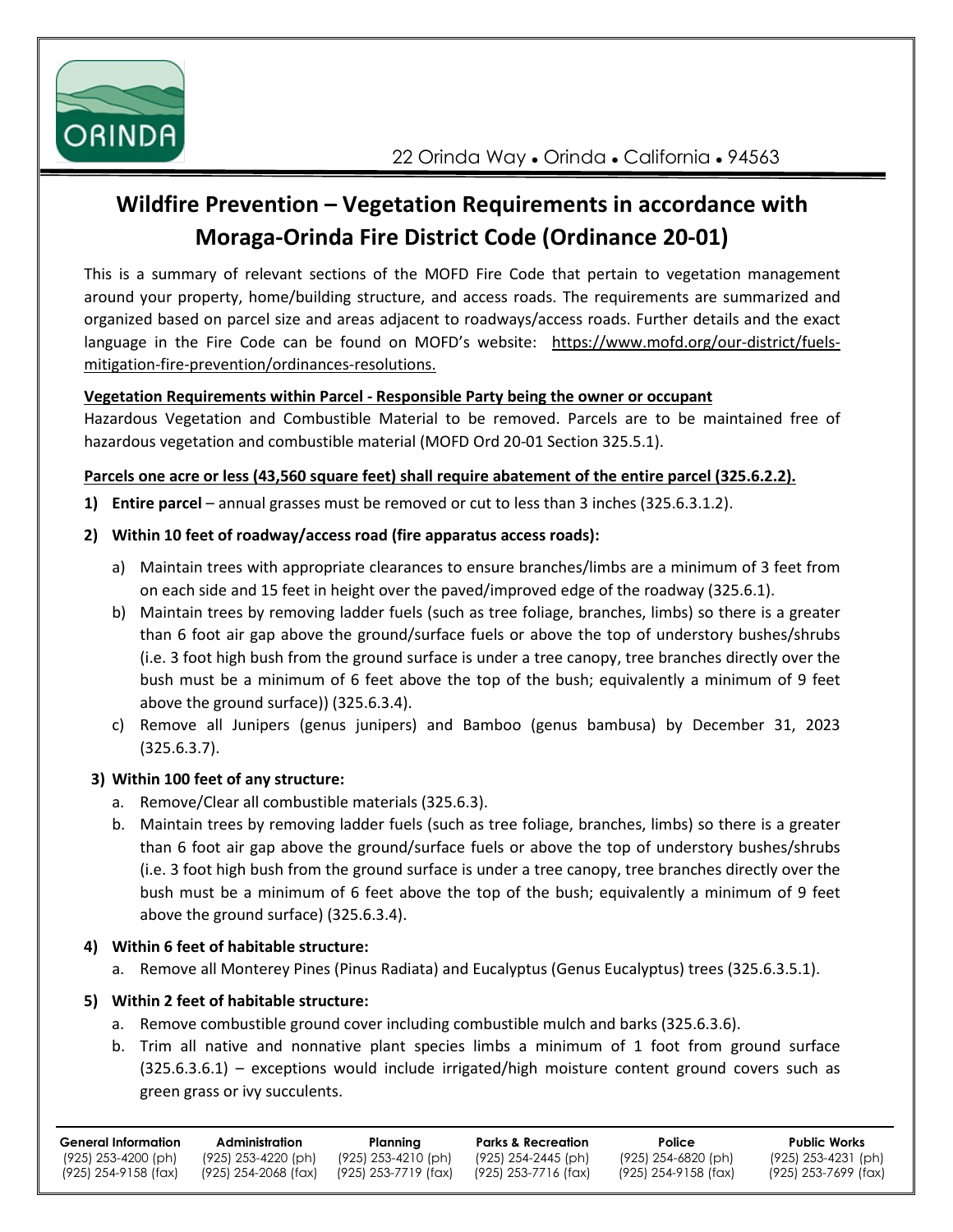

#### **6) Near Roof/Chimney:**

- a. Remove the portion any tree which extends within 10 feet of the outlet of any chimney or stovepipe (325.6.3.1).
- b. Maintain any tree, shrub or other plant adjacent to or overhanging any structure free of dead limbs, branches, or other combustible materials (325.6.3.2).
- c. Maintain the roof of any structure and roof gutters free of leaves, needles, or hazardous vegetation and other combustible materials (325.6.3.3).
- d. Maintain 6 feet of vertical clearance between roof surfaces and portions of trees overhanging any structure (325.6.3.5).

#### **7) Near Outdoor Fire Pit, Heating or Cooking Appliance:**

a. Remove hazardous vegetation and combustible materials (325.6.3.1.1).

## **Parcels over one acre (43,560 square feet) are required to comply with all requirements listed previously for parcels less than one acre; except Item 1) regarding annual grasses is replaced with the following additional requirements (325.6.2.3):**

### **1) Within 100 feet of any structure:**

- a. Remove/Clear all combustible materials (325.6.3).
- b. Annual grasses must be removed or cut to less than 3 inches (325.6.3.1.2).
- c. Maintain trees by removing ladder fuels (such as tree foliage, branches, limbs) so there is a greater than 6 foot air gap above the ground/surface fuels or above the top of understory bushes/shrubs (i.e. 3 foot high bush from the ground surface is under a tree canopy, tree branches directly over the bush must be a minimum of 6 feet above the top of the bush; equivalently a minimum of 9 feet above the ground surface) (325.6.3.4).

#### **2) Along the perimeter of the property lines:**

- a. Provide 30 foot wide fuel breaks when adjacent to an unimproved parcel (no structures); OR
- b. Provide 100 foot wide fuel breaks when adjacent to an improved parcel.

#### **3) Within fuel breaks:**

- a. Annual grasses must be removed or cut to less than 3 inches (325.6.3.1.2).
- b. Maintain trees by removing ladder fuels (such as tree foliage, branches, limbs) so there is a greater than 6 foot air gap above the ground/surface fuels or above the top of understory bushes/shrubs (i.e. 3 foot high bush from the ground surface is under a tree canopy, tree branches directly over the bush must be a minimum of 6 feet above the top of the bush; equivalently a minimum of 9 feet above the ground surface) (325.6.3.4).
- **4) Parcels that are 10 acres or more shall provide 30-foot wide cross fuel breaks to divide the parcel into sections which are each less than 5 acres.**